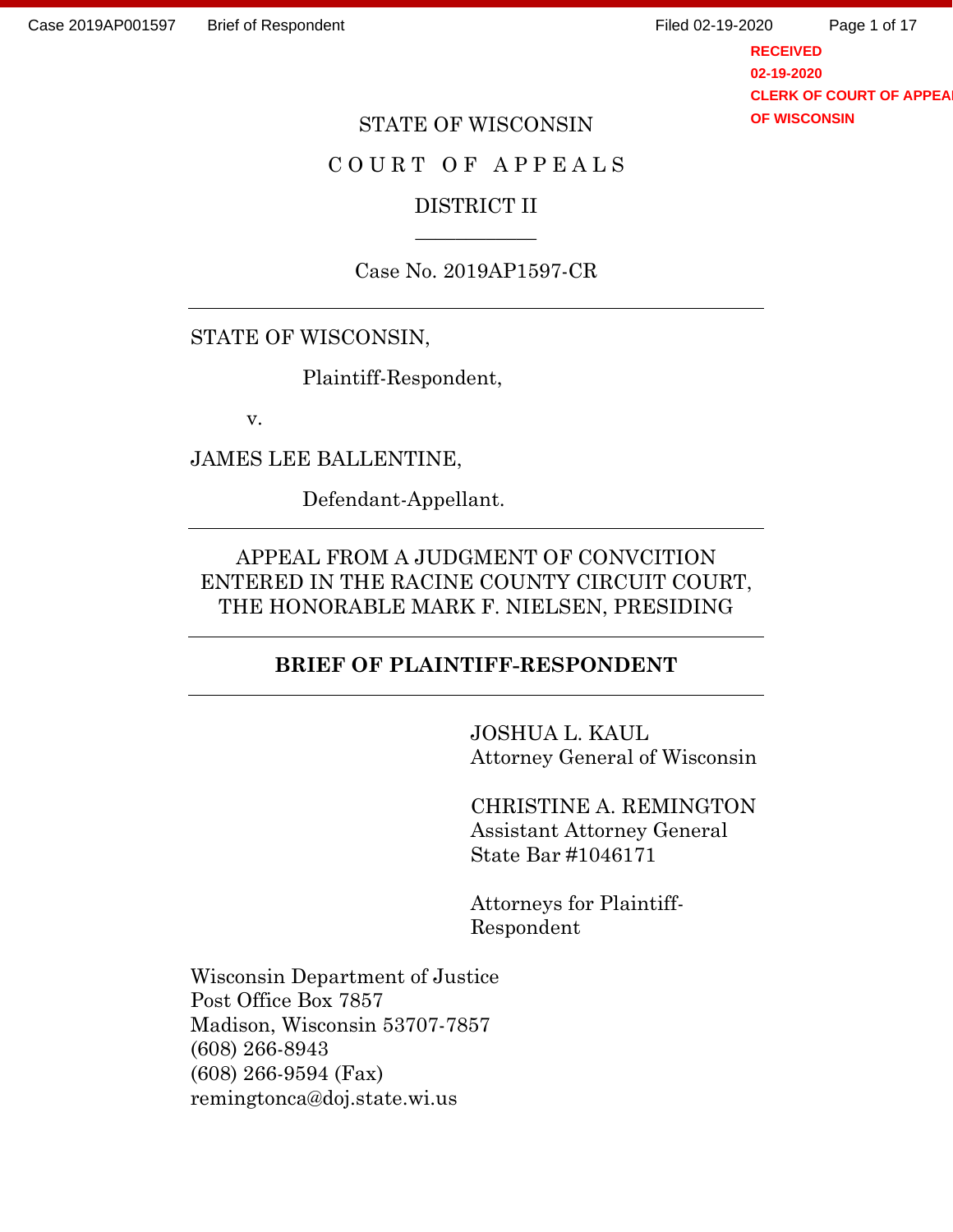# **TABLE OF CONTENTS**

|           |                                                                                                                               |    |  |                                                                            | Page |  |
|-----------|-------------------------------------------------------------------------------------------------------------------------------|----|--|----------------------------------------------------------------------------|------|--|
|           |                                                                                                                               |    |  |                                                                            |      |  |
| STATEMENT |                                                                                                                               |    |  | ON ORAL ARGUMENT                                                           |      |  |
|           |                                                                                                                               |    |  |                                                                            |      |  |
|           |                                                                                                                               |    |  |                                                                            |      |  |
|           |                                                                                                                               |    |  |                                                                            |      |  |
|           |                                                                                                                               |    |  |                                                                            |      |  |
| I.        | The circuit court properly exercised its<br>discretion in excluding detailed testimony<br>about an incident where Denmark hid |    |  |                                                                            |      |  |
|           | $\mathsf{A}$ .                                                                                                                |    |  | The court applies a three-part test<br>that governs admissibility of other |      |  |
|           | <b>B.</b>                                                                                                                     |    |  | The circuit court's decision to<br>exclude other acts testimony was        |      |  |
| II.       |                                                                                                                               |    |  | Any possible error in exclusion of the                                     |      |  |
|           | $A_{\cdot}$                                                                                                                   |    |  | If the circuit court erroneously<br>exercised its discretion, the error    |      |  |
|           |                                                                                                                               | 1. |  |                                                                            |      |  |
|           |                                                                                                                               | 2. |  | Any error was harmless 12                                                  |      |  |
|           |                                                                                                                               |    |  |                                                                            |      |  |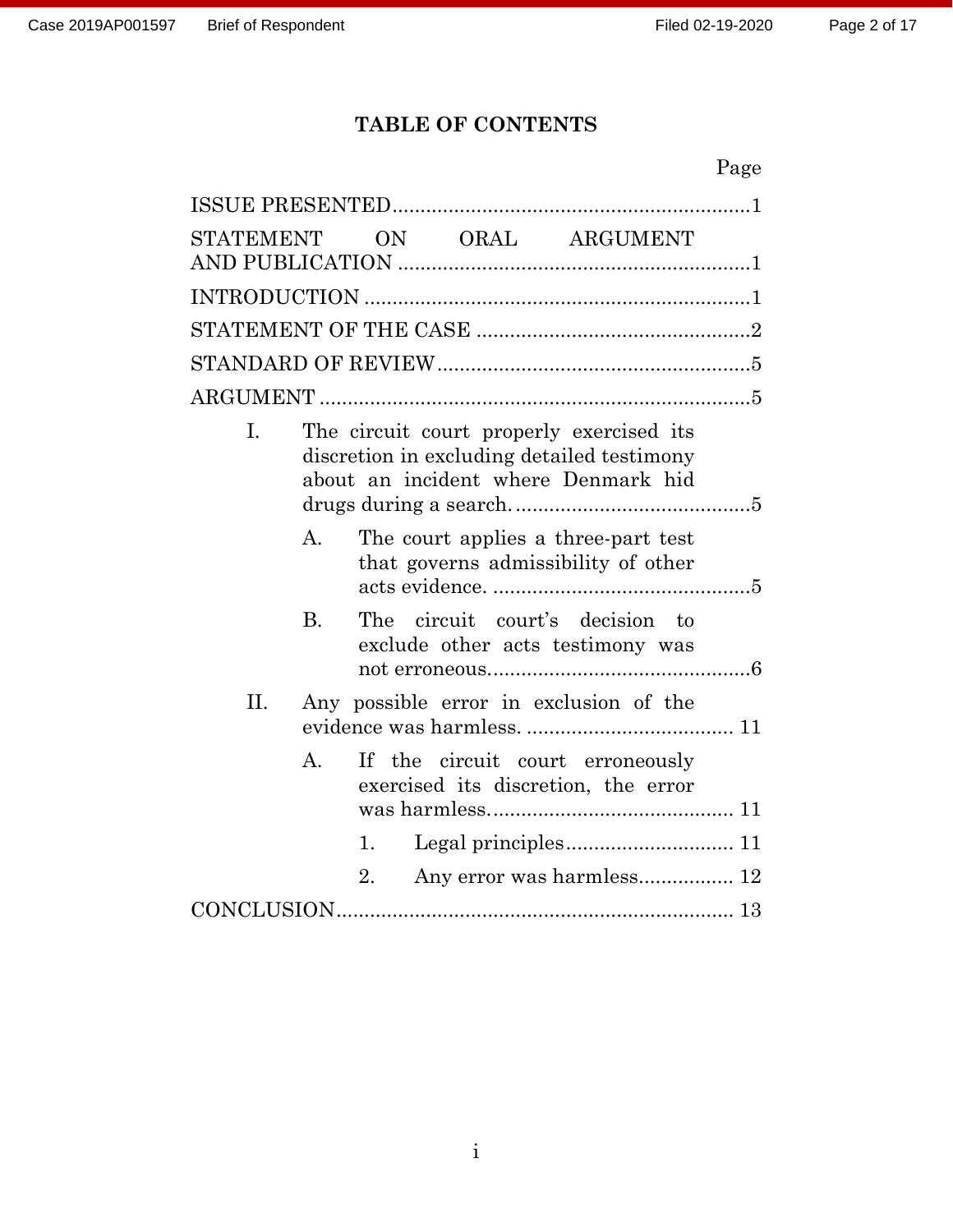# Page

# **TABLE OF AUTHORITIES**

# **Cases**

| State v. Harrell,<br>2008 WI App 37, 308 Wis. 2d 166, 747 N.W.2d 770 11   |
|---------------------------------------------------------------------------|
| State v. Harvey,<br>2002 WI 93, 254 Wis. 2d 442, 647 N.W.2d 189 11, 13    |
| State v. Kruzycki,                                                        |
| State v. Marinez,                                                         |
| State v. Mayo,<br>2007 WI 78, 301 Wis. 2d 642, 734 N.W.2d 115 5, 10       |
| State v. Payano,<br>2009 WI 86, 320 Wis. 2d 348, 768 N.W.2d 832 7, 10, 11 |
| State v. Sherman,<br>2008 WI App 57, 310 Wis. 2d 248, 750 N.W.2d 500 11   |
| State v. Sullivan,<br>216 Wis. 2d 768, 576 N.W.2d 30 (1998)  5, 6, 8, 9   |

# **Statutes**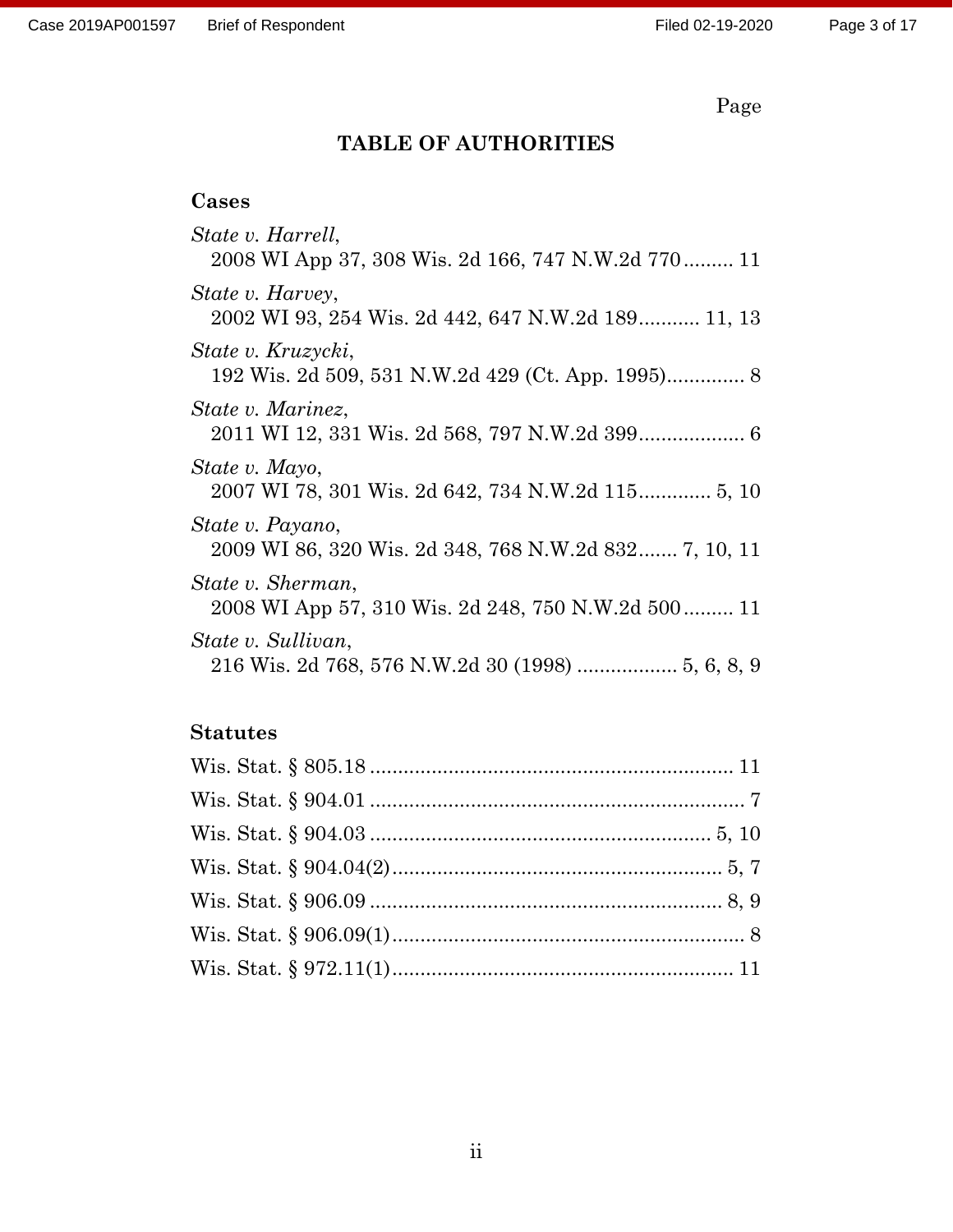#### **ISSUE PRESENTED**

Did the circuit court properly exercise its discretion when it excluded detailed testimony about a witness's prior conviction while allowing general testimony about the witness's ability to hide drugs from police on the grounds that the detailed testimony would unfairly prejudice the State?

The circuit court answered yes.

This Court should answer yes.

## **STATEMENT ON ORAL ARGUMENT AND PUBLICATION**

The State does not request either oral argument or publication. This case may be resolved by applying wellestablished legal principles to the facts of this case.

#### **INTRODUCTION**

In 2017, James Ballentine sold cocaine to his son, Denmark James,<sup>[1](#page-3-0)</sup> and upon execution of search warrants, officers discovered Ballentine also possessed cocaine. A jury convicted Ballentine of two counts of delivery of cocaine and one count of possession with intent to deliver cocaine.

Before trial, Ballentine sought to admit evidence that Denmark had once concealed drugs from police during a patdown search. He wanted to argue, therefore, that Denmark could have concealed drugs from officers during the controlled drug buys in order to frame Ballentine. The circuit court allowed testimony about Denmark's knowledge of how to hide drugs from police, but it excluded detailed testimony about Denmark's behavior that led to a prior criminal conviction. The circuit court properly exercised its discretion in balancing the probative value against the danger of unfair prejudice.

<span id="page-3-0"></span><sup>1</sup> As in Ballentine's brief, the State refers to Denmark James as Denmark throughout its brief to avoid confusion.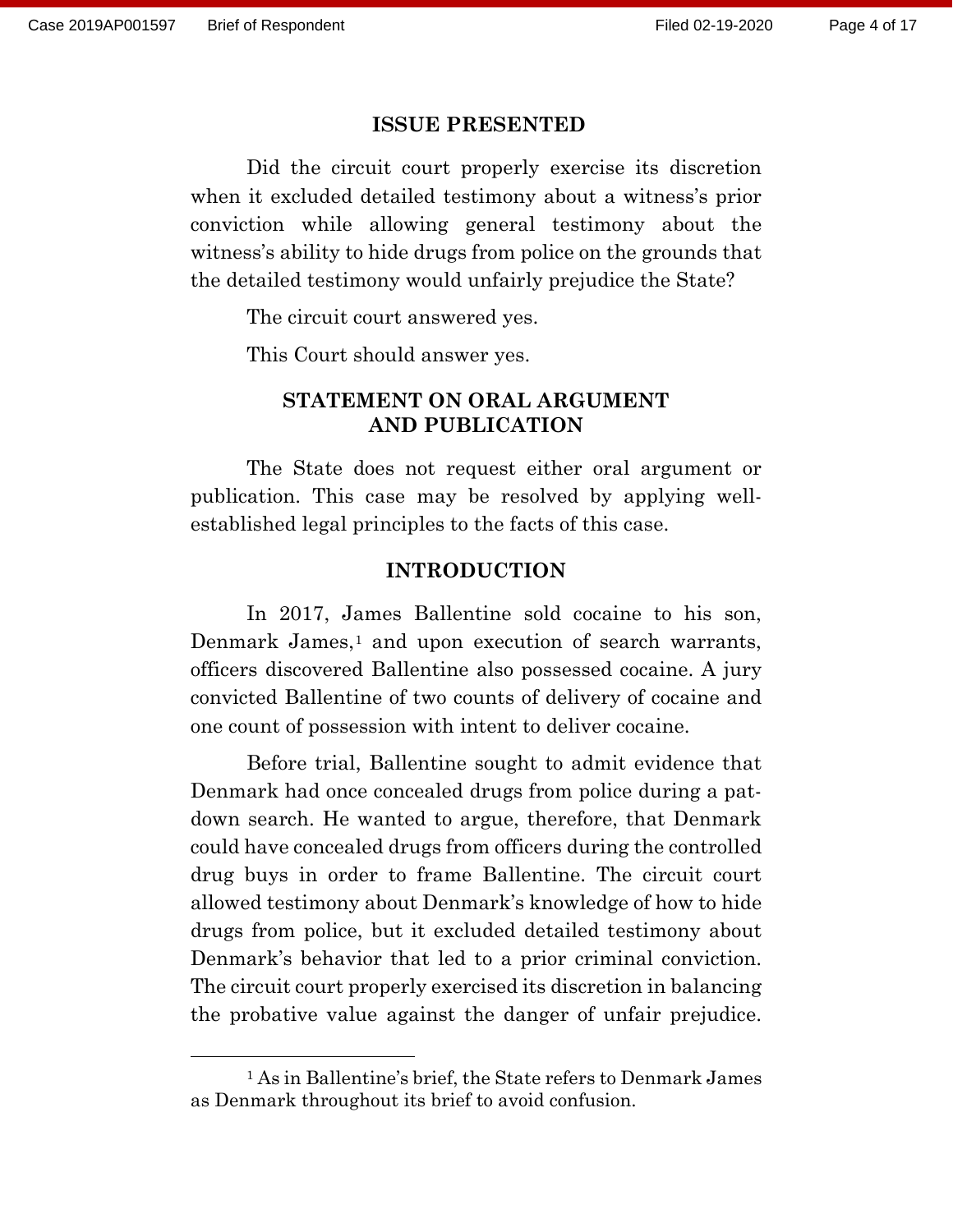Even if there was any erroneous exercise of discretion, any error was harmless. This Court should affirm.

### **STATEMENT OF THE CASE**

In early 2017, on three separate days, Ballentine sold cocaine to his son, Denmark, who was acting as a confidential informant. On April 12, 2017, while executing a search warrant, officers discovered cocaine in a locked cabinet in a bathroom at a youth center and marijuana at Ballentine's home. (R. 1:2–3.) The State charged Ballentine with three counts of delivery of cocaine one to five grams at a youth center, one count of possession of one to five grams of cocaine with intent to deliver at a youth center, and one count of possession of THC. (R. 1:1–2.)

Before trial, Ballentine sought to introduce other acts evidence that Denmark had concealed drugs on his body in 2015. (R. 44:27–28.) In that incident, Denmark concealed drugs on his body that were not discovered during a search incident to arrest. (R. 44:30.) Ballentine wanted to introduce the evidence to show that Denmark had the ability to hide drugs and, therefore, may have hidden drugs during these controlled drug buys with Ballentine. (R. 44:30–31.)

The State argued that the jury would already hear testimony at trial that Denmark was a drug dealer himself and agreed to work with police to help himself. (R. 44:32.) The State asserted that the other acts evidence was not offered for a permissible purpose, and it claimed that it was unfairly prejudicial. (R. 44:32–33.)

The circuit court allowed general questions about Denmark's knowledge about hiding drugs, but it excluded specific questions about his prior conviction. (R. 44:36.) It concluded that the evidence had low probative value because the jury will know that someone can conceal drugs on their body. (R. 44:36.) Further, it noted that if Denmark lied to the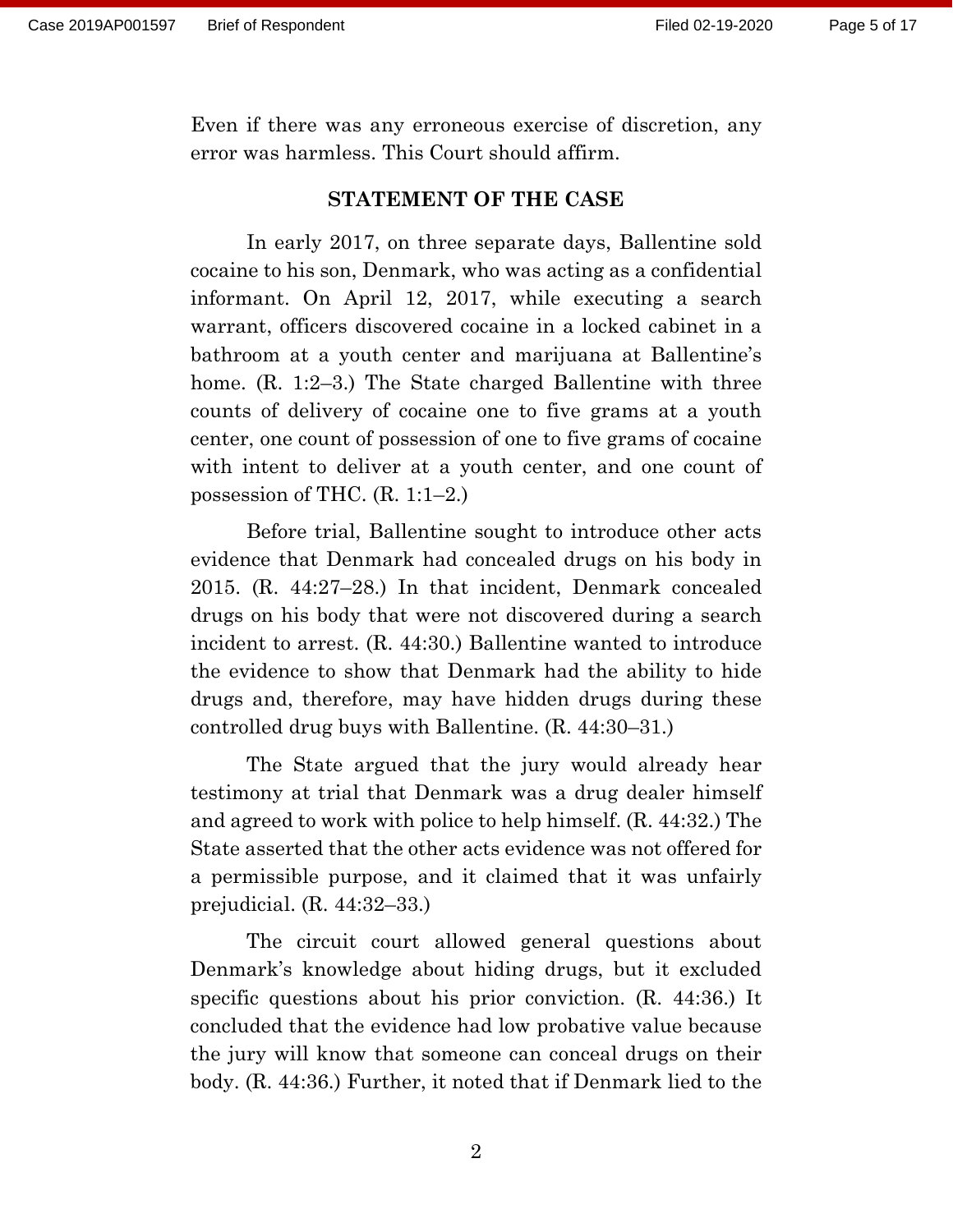jury that he had never hidden drugs from police, then Ballentine could impeach that testimony with the prior conviction. (R. 44:36.)

At trial, the State presented evidence from Denmark that he began working with police officers after he was convicted for selling drugs and that Denmark sought a reduction in his sentence and the severity of the charges he faced. (R. 46:115–16.) When working with law enforcement, Denmark agreed to a search of his body. (R. 46:118.)

On February 15, 2016, Investigator Kevin Kupper asked Denmark to try to buy drugs from his dad, Ballentine, and Kupper provided the money for the purchase. (R. 46:119.) Kupper searched Denmark. (R. 46:119.) Kupper explained that he searched Denmark before he gave Denmark money to protect the integrity of the investigation. (R. 47:74.) He needed to be confident that Denmark was not introducing anything from outside of the controlled buy. (R. 47:74.)

Kupper explained that he would pat-down Denmark from head to toe before each controlled buy. (R. 47:75.) He had him turn his pockets inside out and remove his shoes. (R. 47:75.) Kupper would search Denmark's thigh area to make sure that there was nothing hidden in the groin area. (R. 47:75.) Kupper testified that he knew that Denmark knew how to conceal substances on his person. (R. 47:120.) After the search, Denmark met Ballentine at a youth center called the King Center. (R. 46:119.) Denmark bought cocaine from Ballentine. (R. 46:120, 128.)

On February 27, 2016, Denmark again purchased cocaine from Ballentine with money supplied by Kupper. (R. 46:133–35.) This sale happened at Ballentine's home. (R. 47:93.) Denmark recorded both drug sales, and the jury watched the video. (R. 46:126, 142.) After the purchases, Denmark gave the drugs to Kupper and Kupper searched Denmark. (R. 46:144.)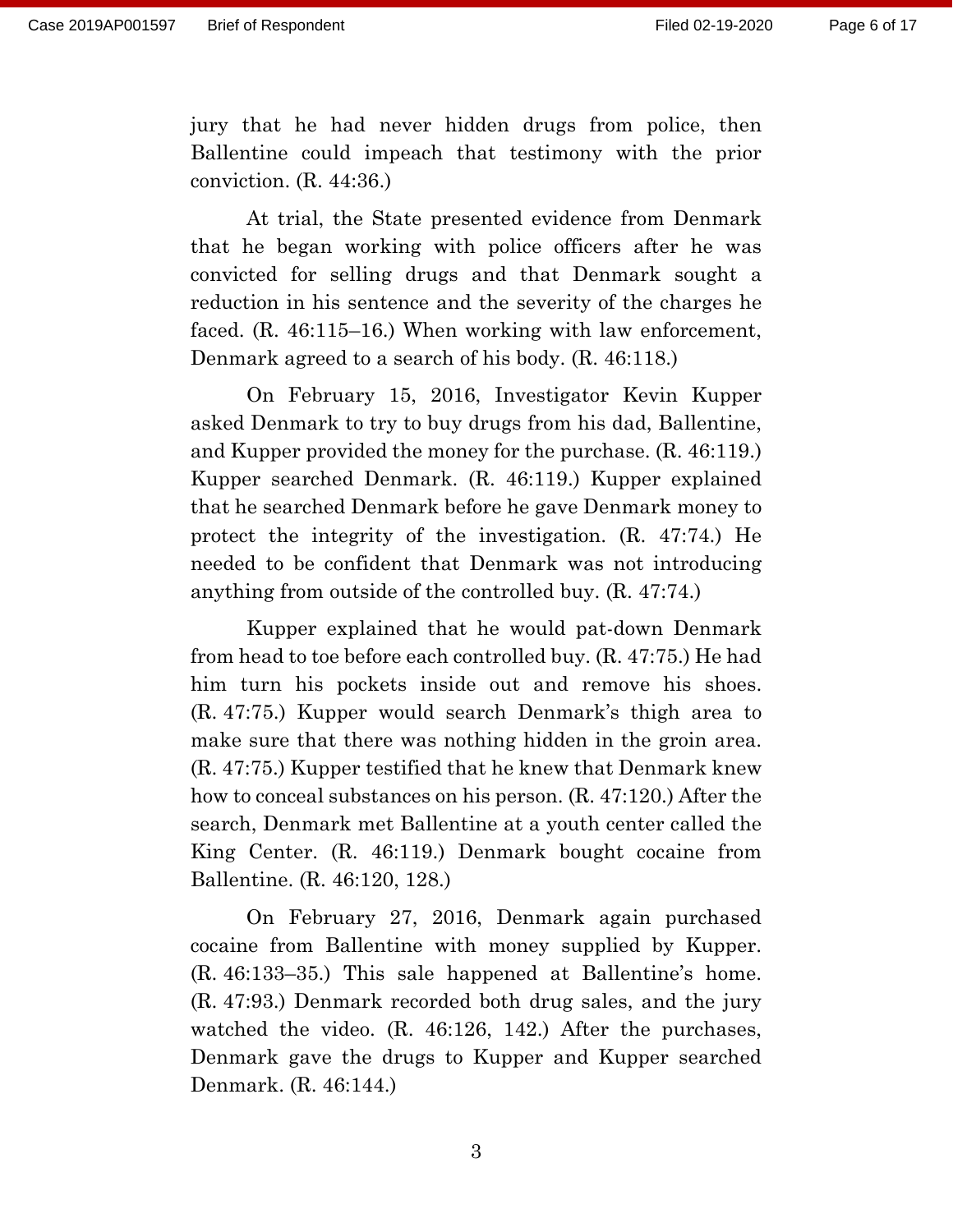A third sale occurred on April 4, 2016. (R. 46:145.) Kupper searched Denmark's vehicle before and after this sale. (R. 46:146.) At the King Center, Denmark gave Ballentine the money supplied by Kupper and Ballentine gave Denmark cocaine. (R. 46:147.) Ballentine stored the drugs under the sink in a locked bathroom. (R. 46:150–51.)

Denmark testified that he never brought drugs to Kupper that he did not receive from Ballentine. (R. 46:156.) On cross examination, Denmark described that Kupper would pat him down and check in his pockets, socks, and shoes. (R. 46:174.) Denmark admitted that he had hidden drugs in the past, and he knew how to keep drugs from being found during a search. (R. 46:188.)

On April 12, 2016, officers executed a search warrant at the King Center. (R. 46:206.) Officer Jessica Shapiro testified that during the execution of the warrant, she found five knotted bags of crack cocaine under a sink in a locked bathroom. (R. 46:209, 213.) That same date, officers executed a search warrant at Ballentine's home. (R. 47:107.) Officer Theodore Schlitz located marijuana in a closet of a bedroom in the home next to Ballentine's cell phone. (R. 47:12, 26.)

A crime lab analyst tested the substances recovered at the King Center and sold to Denmark, and each contained cocaine. (R. 46:35–40, 46.) Kupper testified that he had no concern that the drugs Denmark turned over had been hidden on Denmark. (R. 47:76.)

At closing, Ballentine argued that Denmark admitted to knowing how to hide drugs on his person. (R. 48:33.) He then argued that the video evidence never showed Ballentine and Demark exchange money or drugs. (R. 48:33–35.) The jury found Ballentine not guilty for possession of THC and for the first delivery of cocaine. (R. 48:65–66.) The jury found Ballentine guilty of two counts of delivery of cocaine and one count of possession with intent to deliver cocaine for the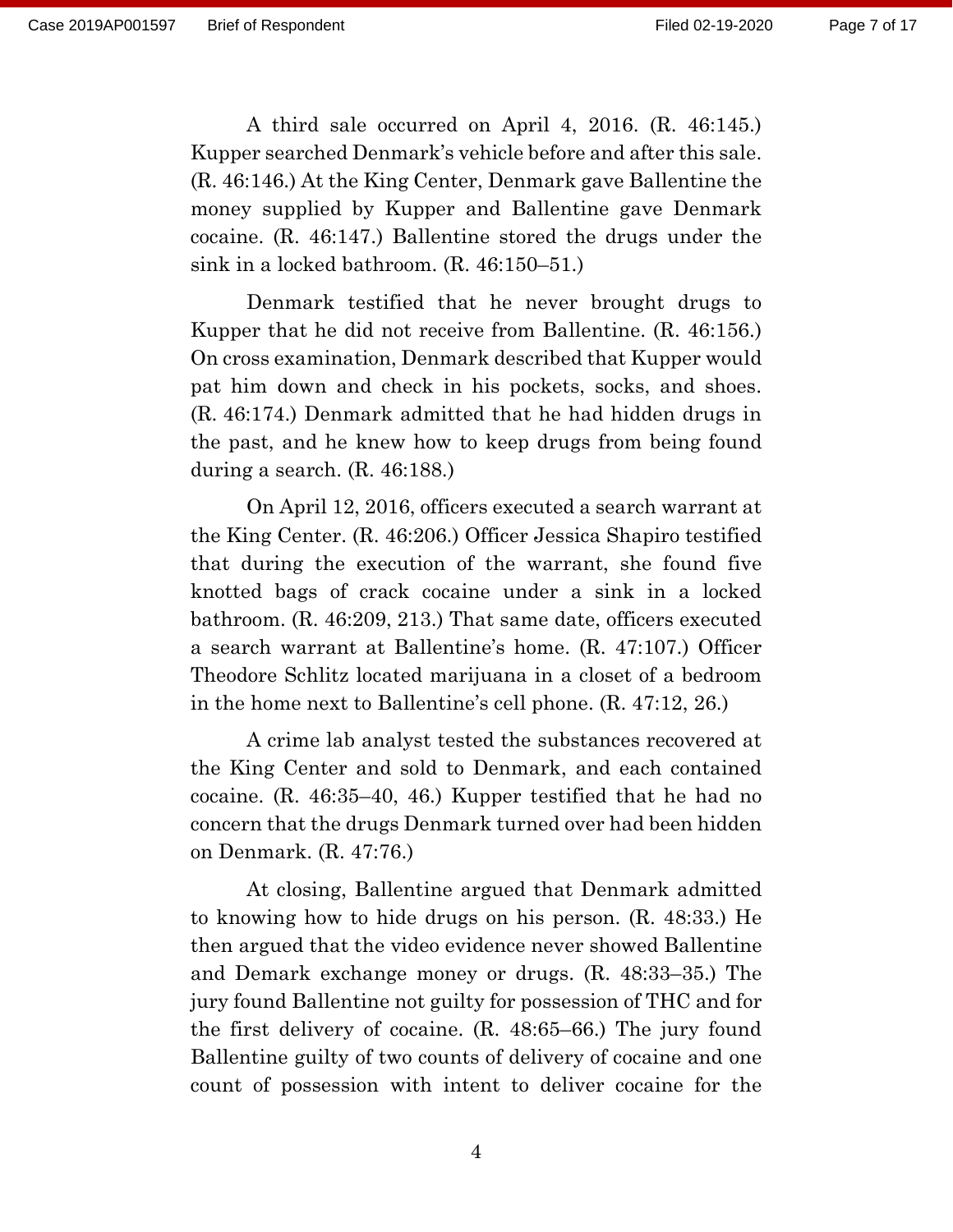cocaine discovered at the King Center during the execution of the search warrant. (R. 48:66.)

The court sentenced Ballentine to seven years of imprisonment for the possession with intent to deliver cocaine. (R. 38:4.) On the delivery of cocaine counts, the court imposed and stayed two ten-year sentences and placed Ballentine on probation for five years. (R. 38:1.)

Ballentine appeals his judgment of conviction. (R. 39.)

## **STANDARD OF REVIEW**

This Court reviews a circuit court's decision to admit or exclude evidence under an erroneous exercise of discretion standard. *State v. Mayo*, 2007 WI 78, ¶ 31, 301 Wis. 2d 642, 734 N.W.2d 115. Reviewing courts will sustain a circuit court's decision as long as it "examined the relevant facts, applied a proper standard [of law], and reached a reasonable conclusion using a demonstrated rational process." *Id.*; *see also State v. Sullivan*, 216 Wis. 2d 768, 780–81, 576 N.W.2d 30 (1998). Further, if a circuit court failed to articulate its reasoning, reviewing courts "independently review the record to determine whether it provides a basis for the circuit court's exercise of discretion." *Sullivan*, 216 Wis. 2d at 781.

#### **ARGUMENT**

- **I. The circuit court properly exercised its discretion in excluding detailed testimony about an incident where Denmark hid drugs during a search.** 
	- **A. The court applies a three-part test that governs admissibility of other acts evidence.**

The admissibility of other acts evidence is governed by Wis. Stat. §§ 904.04(2) and 904.03. *Sullivan*, 216 Wis. 2d at 781The Wisconsin Supreme Court set forth a three-part test for determining whether other acts evidence is admissible. *Id.*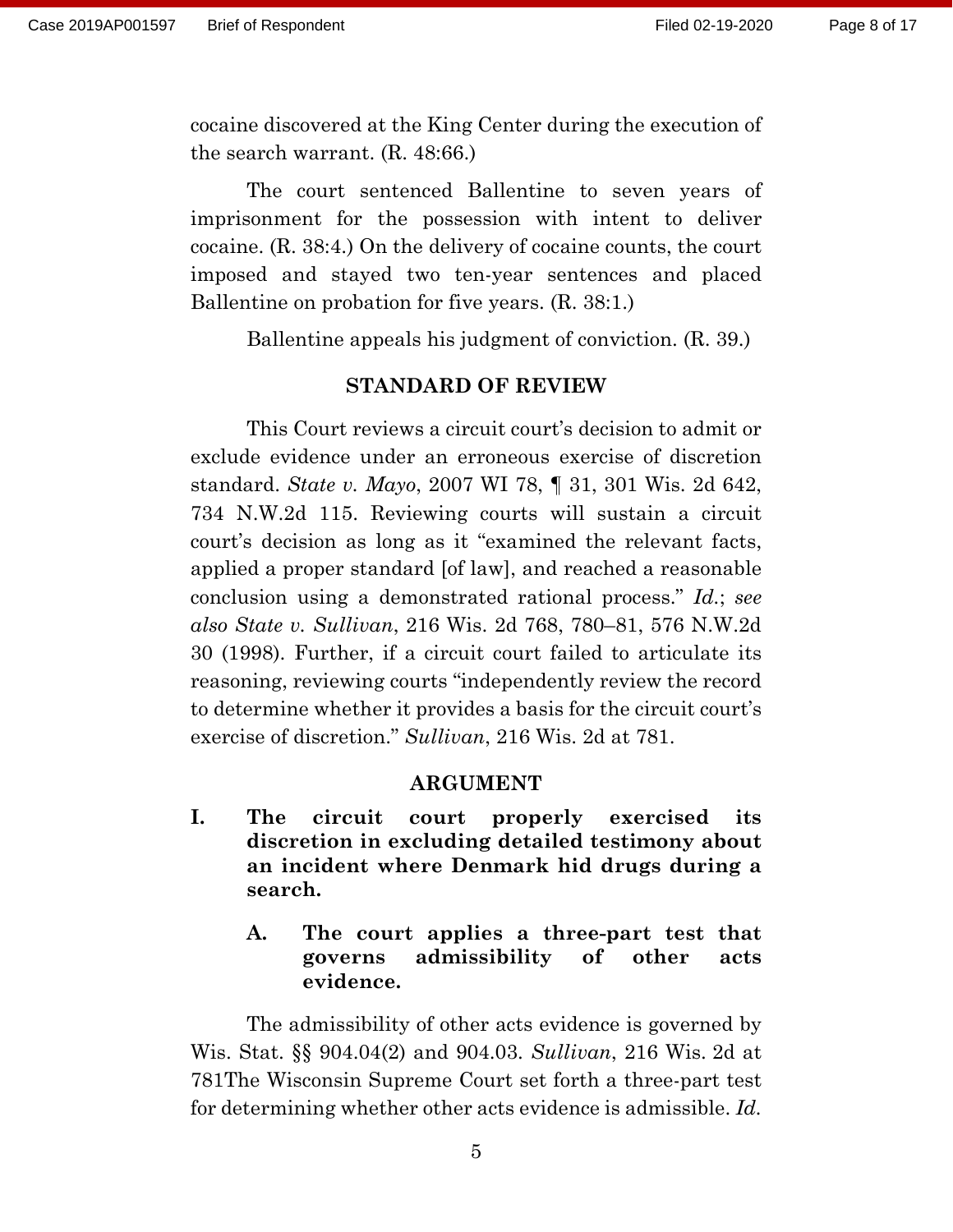at 772–73. That test instructs circuit courts to consider whether: (1) the other acts evidence was offered for an acceptable purpose; (2) the evidence is relevant; and (3) the probative value of the evidence is substantially outweighed by the danger of unfair prejudice, confusion, or delay. *Id.*

The party seeking to admit the other-acts evidence bears the burden of establishing that the first two prongs are met by a preponderance of the evidence. *State v. Marinez*, 2011 WI 12, ¶ 19, 331 Wis. 2d 568, 797 N.W.2d 399 (citations omitted). "Once the proponent of the other-acts evidence establishes the first two prongs of the test, the burden shifts to the party opposing the admission of the other-acts evidence to show that the probative value of the evidence is substantially outweighed by the risk or danger of unfair prejudice." *Id.*

## **B. The circuit court's decision to exclude other acts testimony was not erroneous.**

Ballentine sought to present evidence that Denmark had previously hidden drugs from officers even after a patdown search to bolster his argument that Denmark framed him for the drug sales. (R. 13.) He wanted to go into detail about a prior conviction where Denmark hid the drugs after a pat down search, but he dropped them in the police bathroom during a break in interrogation. (R. 13.)

The circuit court concluded that whether Denmark knew how to hide drugs was offered for a permissible purpose, it was relevant, and was not unfairly prejudicial. (R. 44:36.) It allowed Ballentine to question Denmark about whether he knew how to conceal drugs so that they would not be found during a pat down search. (R. 44:35.) And if Denmark lied and said that he did not know how to conceal drugs, Ballentine could go into the details of Denmark's prior conviction. If Denmark told the truth about knowing how to conceal drugs,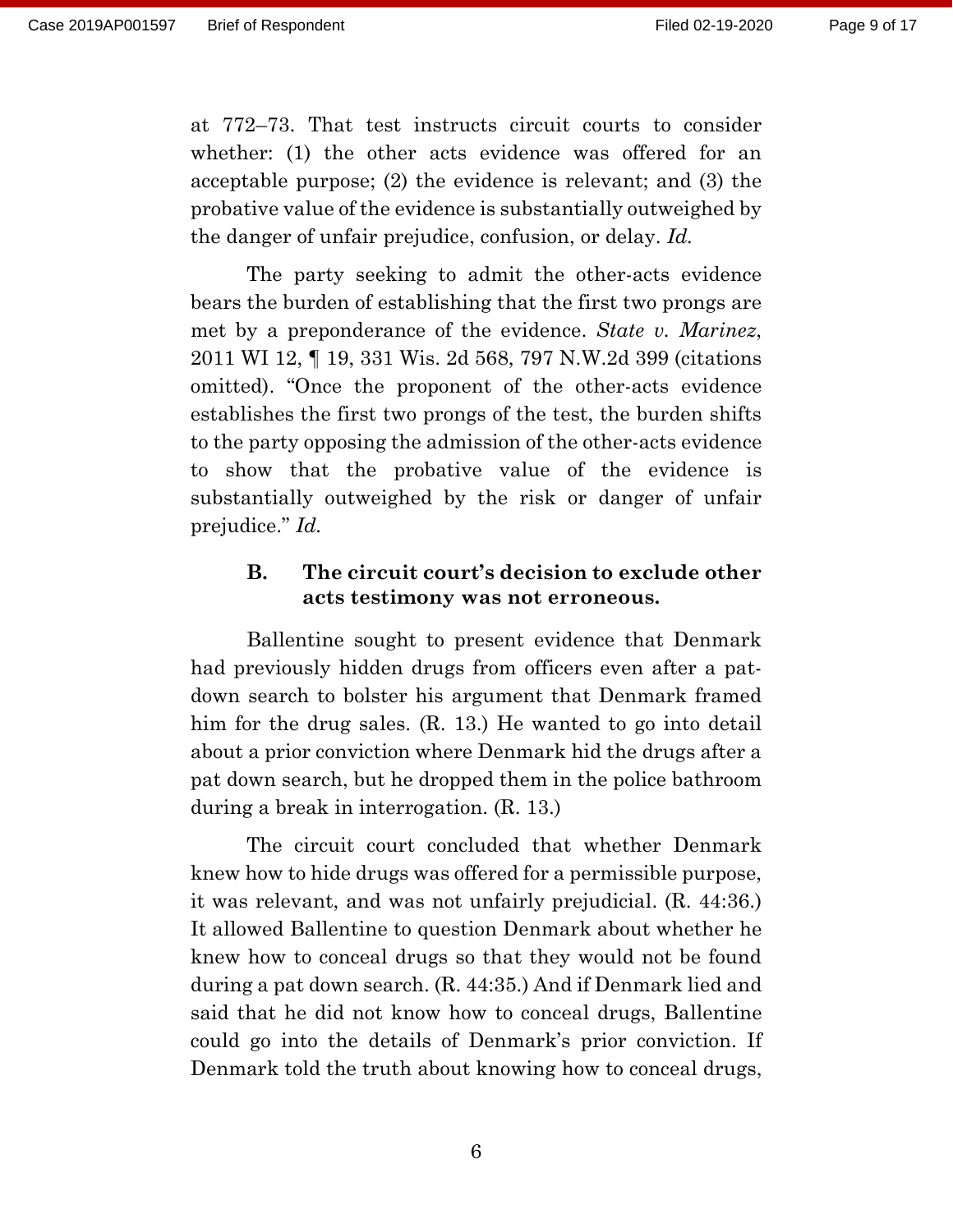Ballentine could not bring up the prior conviction. This ruling was a proper exercise of the circuit court's discretion.

The State concedes that the evidence was offered for an acceptable purpose. Ballentine was not offering the evidence to show that Denmark had a character for dishonesty and that he acted in conformity with that character. Instead, Ballentine sought to offer the evidence to show that Denmark had the knowledge required to hid drugs from police during a pat down search. (R. 44:35–36.) That is an acceptable purpose. *See* Wis. Stat. § 904.04(2).

Likewise, the State concedes that the evidence was relevant. The fact that Denmark had previously hidden drugs from police made it slightly more possible that he could hide drugs during the controlled buys with Ballentine. Relevancy is the tendency to make a fact more probable than without the evidence. Wis. Stat. § 904.01. As the circuit court concluded, it was relevant. (R. 44:37.)

On the third prong, whether the probative value outweighs the danger of unfair prejudice, the circuit court sought to strike a balance. It wanted Ballentine to be able to present the relevant information about Denmark's ability to hide drugs, without allowing the jury to hear the details of Denmark's prior drug conviction. The circuit court acted properly.

The probative value of the evidence comes from its relevancy. *State v. Payano*, 2009 WI 86, ¶ 81, 320 Wis. 2d 348, 768 N.W.2d 832. A court's "main consideration in assessing probative value of other acts evidence 'is the extent to which the proffered proposition is in substantial dispute.'" *Id.* (citation omitted). Or framed differently, how badly does the party seeking introduction need the other act evidence? *Id.* 

Here, the circuit court concluded that the evidence had low probative value because the jury will know that someone can conceal drugs on their body. (R. 44:36.) This conclusion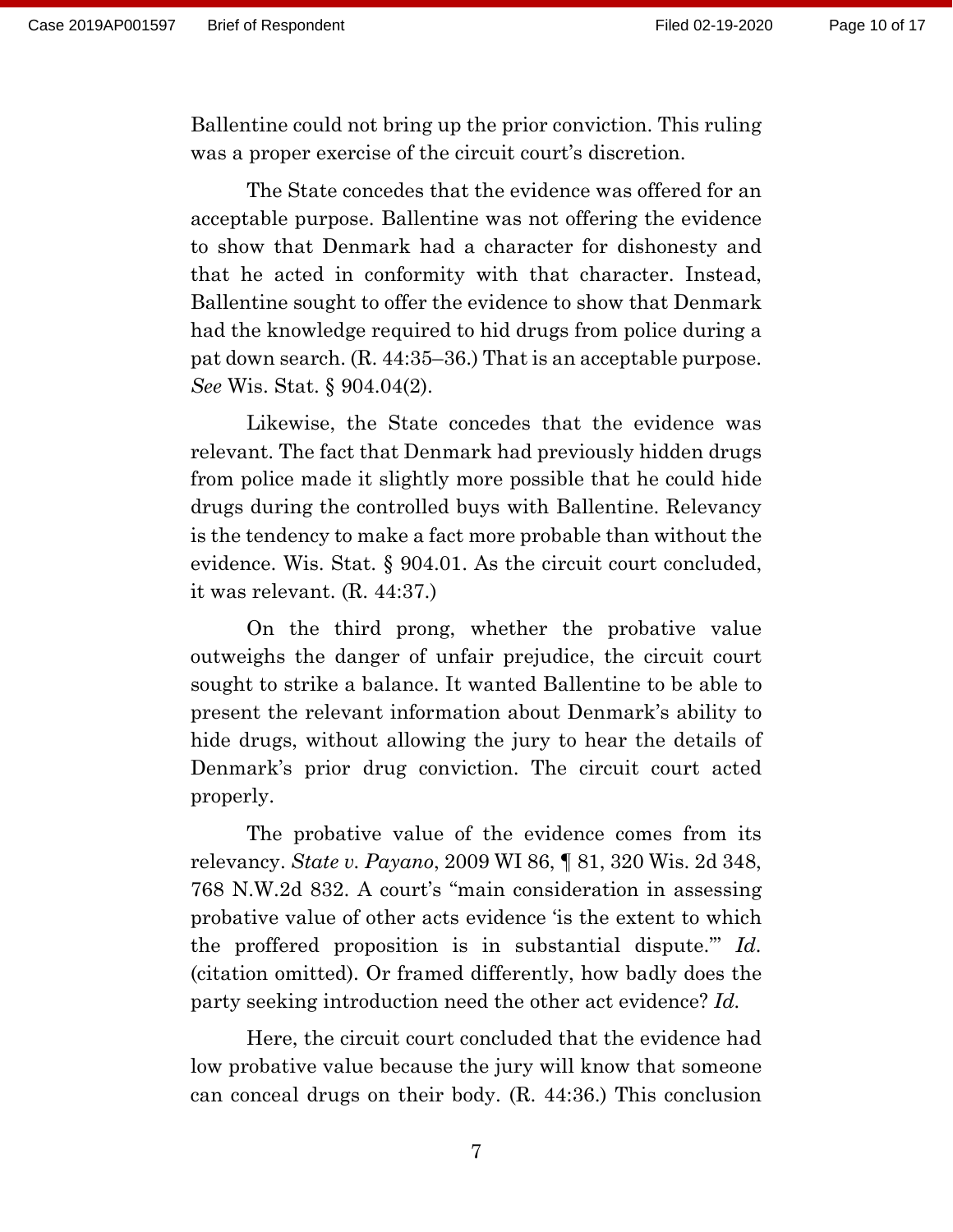was supported by the trial testimony. Kupper testified that he went through a pat-down search of any person helping with a controlled drug buy. (R. 47:74–75.) He implied that it was possible to hide drugs from officers and wanted to know that he could trust the person working as an informant. (R. 47:74.) The jury likely already knew that people conceal drugs from police officers, but even if it did not know that, Kupper's testimony articulated the need for a search before a controlled buy. (R. 47:74–75.)

Next, the court must determine the danger of unfair prejudice. Unfair prejudice happens when the proffered evidence tends to influence the outcome by improper means. *Sullivan*, 216 Wis. 2d at 789–90. It may include evidence that "appeals to the jury's sympathies, arouses its sense of horror, provokes its instinct to punish or otherwise causes a jury to base its decision on something other than the established propositions in the case." *Id.* 

A witness can be impeached with the fact that he had prior convictions. Wis. Stat. § 906.09(1). A witness may be asked whether he has ever been convicted of a crime and, if yes, how many times. *Id.* This inquiry is allowed because the there is a presumption that "a person who has been convicted of a crime is less likely to be a truthful witness than a person who has not been convicted." *State v. Kruzycki*, 192 Wis. 2d 509, 524, 531 N.W.2d 429 (Ct. App. 1995). But the witness cannot be questioned about the details of the nature of the prior conviction. Wis. Stat. § 906.09(1).

To be sure, Ballentine did not seek to introduce the details surrounding Denmark's prior conviction to impeach his truthfulness, but instead, he sought to impeach Denmark's knowledge required to hide drugs during a police search. (R. 44:35–36.) But that fact alone does not make Wis. Stat. § 906.09 irrelevant. The balancing test set forth in Wis. Stat. § 906.09 demonstrates a requirement that the circuit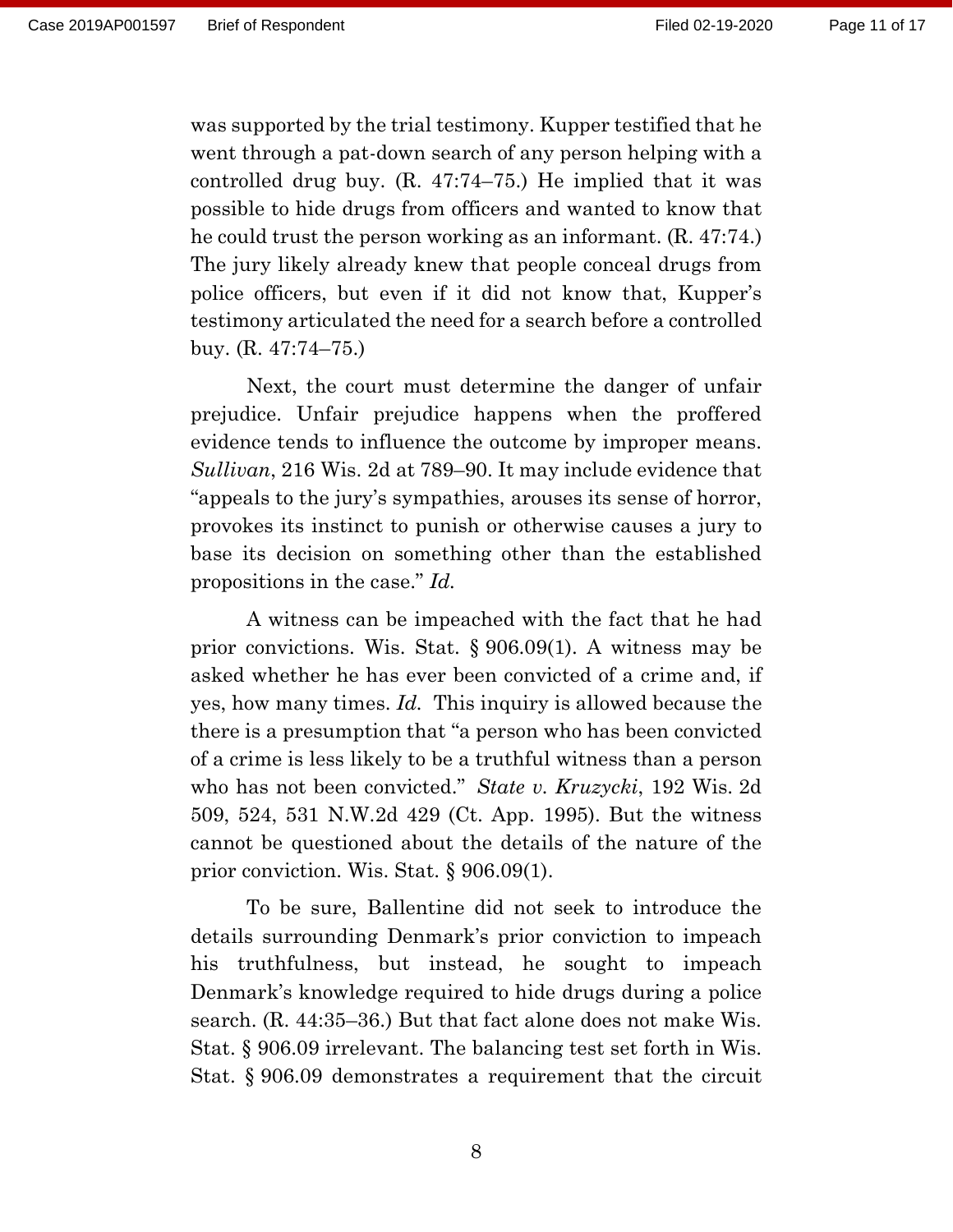court balance the probative value of the details against the danger of unfair prejudice.

Here, the circuit court struck a balance similar to the one contemplated by Wis. Stat. § 906.09. It did not exclude all evidence relating to Denmark's knowledge about hiding drugs during a police search. But it limited the details to minimize the risk of unfair prejudice. By doing so, the court did not foreclose any of Ballentine's argument. Ballentine argued during closing that Demark framed him. (R. 48:33–35.)

The court concluded that to allow details of the conviction would cause unfair prejudice because the proffered evidence tends to influence the outcome by improper means. *See Sullivan*, 216 Wis. 2d at 789–90. The information about Denmark's criminal history would cause unfair prejudice because it would allow the jury to know the details of Denmark's criminal past. Normally, a jury would not be able to hear the details of past criminal convictions, but instead only hear the number of convictions. The court properly exercised its discretion.

Ballentine argues that the circuit court failed to employ a rational process because it determined that the evidence became more probative if Denmark denied that he knew how to hide drugs. (Ballentine's Br. 16.) Here, the court discussed the facts and the relevant legal standard. It concluded that the probative value would be outweighed by the unfair prejudice if the jury heard all the details of Denmark's prior conviction. (R. 44:35–36.)

Specifically, the court concluded that if Denmark denied that he knew how to hide drugs, the evidence became more probative. (R. 44:36.) That was a rational conclusion. If Denmark lied about hiding drugs, then his truthfulness came into question. Then, the details of his prior conviction became probative as evidence of his truthfulness and to rebut his denial.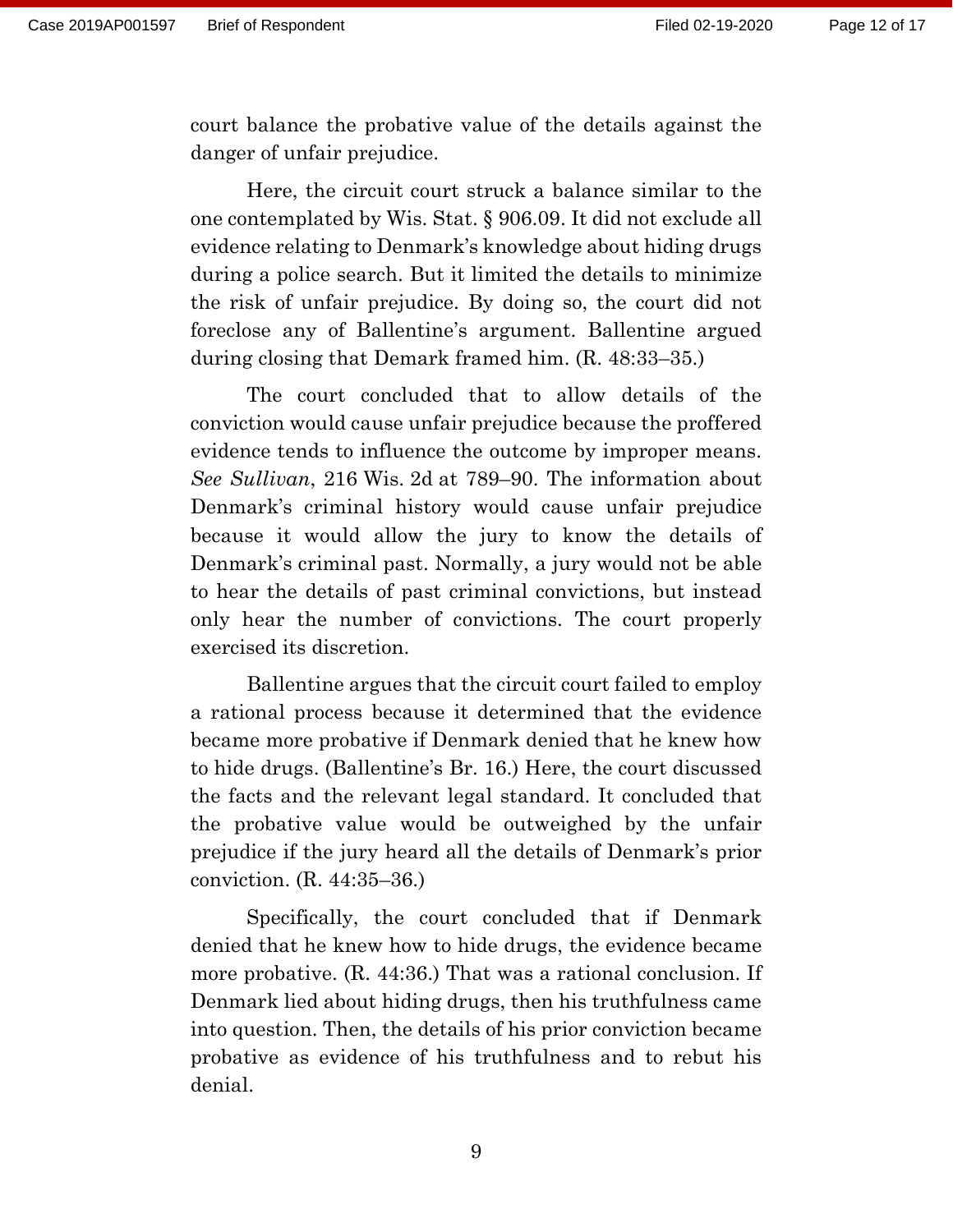Ballentine also argues that the circuit court failed to consider relevant facts. (Ballentine's Br. 17–18.) But the circuit court plainly knew the relevant facts. The circuit court was the same court where Denmark was convicted. (R. 44:29– 30.) It knew the details of Denmark's case first-hand. Ballentine invites this Court to reexamine the facts, apply the relevant standards, and reach a different conclusion. (Ballentine's Br. 17–18.) This Court should reject that invitation. It must review the decision under an erroneous exercise of discretion standard. *See Mayo*, 301 Wis. 2d 642, ¶ 31.

Finally, Ballentine asserts that the circuit court erred by not applying the third *Sullivan* factor—whether the probative value outweighs the danger of unfair prejudice because it relied upon Wis. Stat. § 904.03. (Ballentine's Br. 20–21.) But when other acts evidence is offered for the proper purpose and relevant, then it is admissible unless the State "demonstrates that 'its probative value is substantially outweighed by the danger of unfair prejudice, confusion of the issues, or misleading the jury, or by considerations of undue delay, waste of time, or needless presentation of cumulative evidence.'" *Payano*, 320 Wis. 2d 348, ¶ 80 (quoting Wis. Stat. § 904.03).

Ballentine argues that Wis. Stat. § 904.03 is only relevant on the prejudice analysis, but not whether the evidence would be a waste of time. But Ballentine fails to cite to any support for the proposition that courts can only consider a portion of Wis. Stat. § 904.03 when applying the third *Sullivan* prong. The State finds no support for Ballentine's argument. The court stated that Ballentine could not ask about the details of Denmark's prior act unless Denmark disputed it because then "it would be more probative than prejudicial." (R. 44:36–37.) The court applied the proper standard.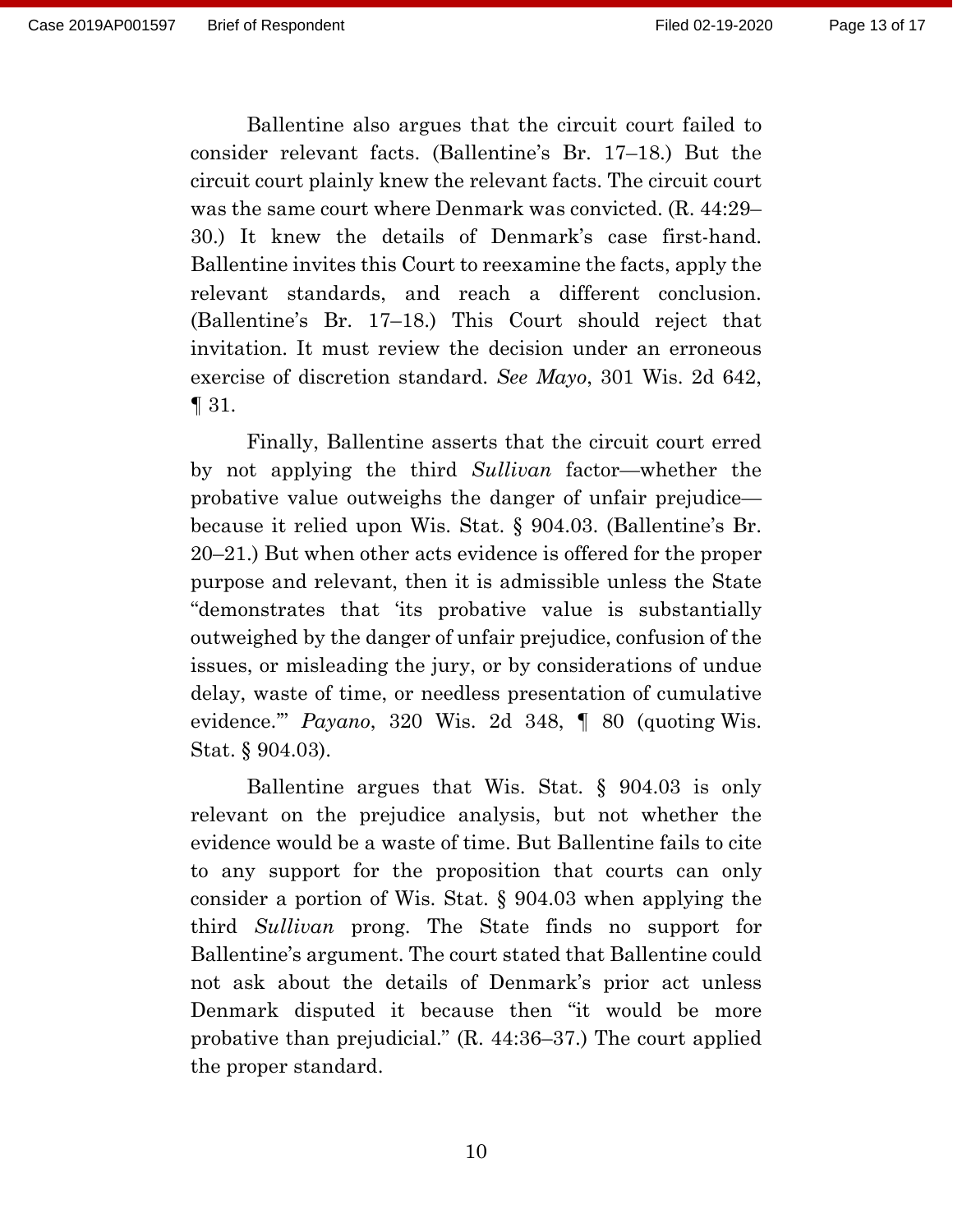The circuit court placed proper limits on Ballentine's potential cross examination of Denmark. The circuit court made its ruling using the appropriate legal standards, sufficiently explained its rationale on the record, and came to a reasonable conclusion. The circuit court's decision was *not* a decision that no reasonable court could make. *See Payano*, 320 Wis. 2d 348, ¶ 51. This Court should affirm.

## **II. Any possible error in exclusion of the evidence was harmless.**

## **A. If the circuit court erroneously exercised its discretion, the error was harmless.**

The circuit court excluded the testimony because it was improper other acts evidence. (R. 44:35–36.) Even if this Court concludes that the circuit court improperly denied Ballentine the right to question Denmark of the details of his prior history hiding drugs, any error was harmless and does not warrant a new trial.

# **1. Legal principles**

"Wisconsin's harmless error rule is codified in Wis. Stat. § 805.18 and is made applicable to criminal proceedings by Wis. Stat. § 972.11(1)." *State v. Sherman*, 2008 WI App 57, ¶ 8, 310 Wis. 2d 248, 750 N.W.2d 500 (citing *State v. Harvey*, 2002 WI 93, ¶ 39, 254 Wis. 2d 442, 647 N.W.2d 189) (footnote omitted). Whether a trial error is harmless is a question of law reviewed *de novo*. *State v. Harrell*, 2008 WI App 37, ¶ 37, 308 Wis. 2d 166, 747 N.W.2d 770.

The question is whether "it is 'clear beyond a reasonable doubt that a rational jury would have found the defendant guilty absent the error.'" *Harvey*, 254 Wis. 2d 442, ¶ 49 (citation omitted).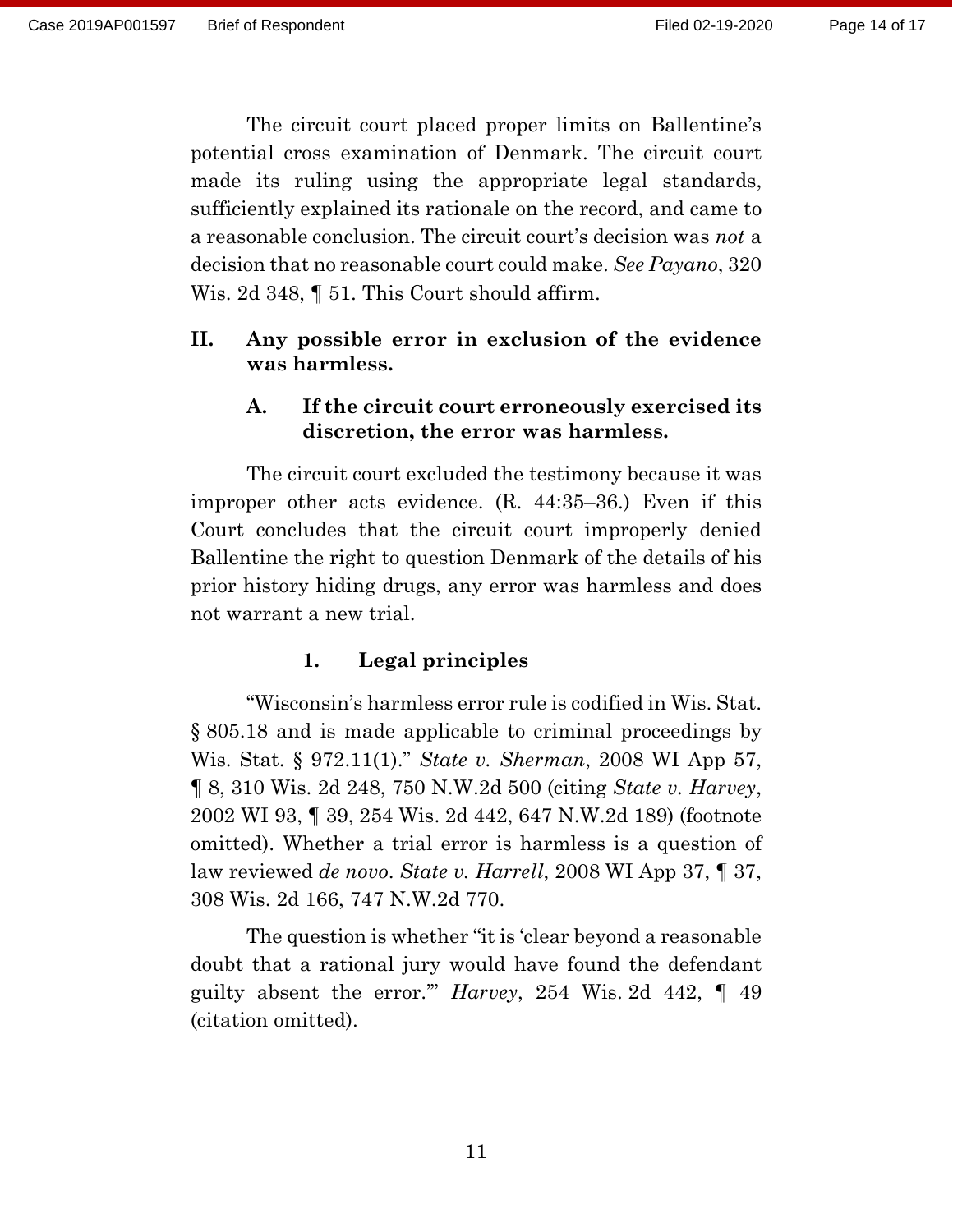#### **2. Any error was harmless.**

First, the evidence against Ballentine was overwhelming, and, importantly, established through both Denmark's testimony *and* video evidence of the drug sales.

Ballentine was convicted of selling drugs to Denmark on two occasions. The jury saw video from both drug deals. (R. 25:Ex. 31; 26:Ex. 32.) The videos from the two drug deals that the jury convicted Ballentine on show Ballentine's face clearly. (R. 25:Ex. 31; 26:Ex. 32.) In both, you could see Ballentine hand Denmark something. (R. 25:Ex. 31; 26:Ex. 32.) While the video does not show the object in Ballentine's hand, the hand-to-hand exchange coupled with Denmark's testimony was important evidence that allowed the jury to convict Ballentine. Denmark's testimony was important to the trial, but certainly not the only evidence.

Likewise, the jury heard evidence that Denmark was a criminal and knew how to hide drugs on his body to avoid detection during a search. Denmark appeared at trial wearing orange prison clothing. (R. 46:114.) He testified that he had been convicted of three crimes. (R. 46:114.) He told the jury that he was supposed to set up Ballentine. (R. 46:116.) The jury knew that the convictions were for delivery of cocaine and heroin. (R. 46:117.) And finally, he testified that he had previously concealed drugs on his body so that people could not find them during a search. (R. 46:188.)

Based on this testimony, Ballentine was able to argue to the jury that Denmark set him up so that Denmark would get a reduction in his own charges. Ballentine argued that Denmark admitted to setting Ballentine up. (R. 48:33.) He reminded the jury that Denmark testified that he knew how to hide drugs on his person and Kupper knew that too. (R. 48:33.)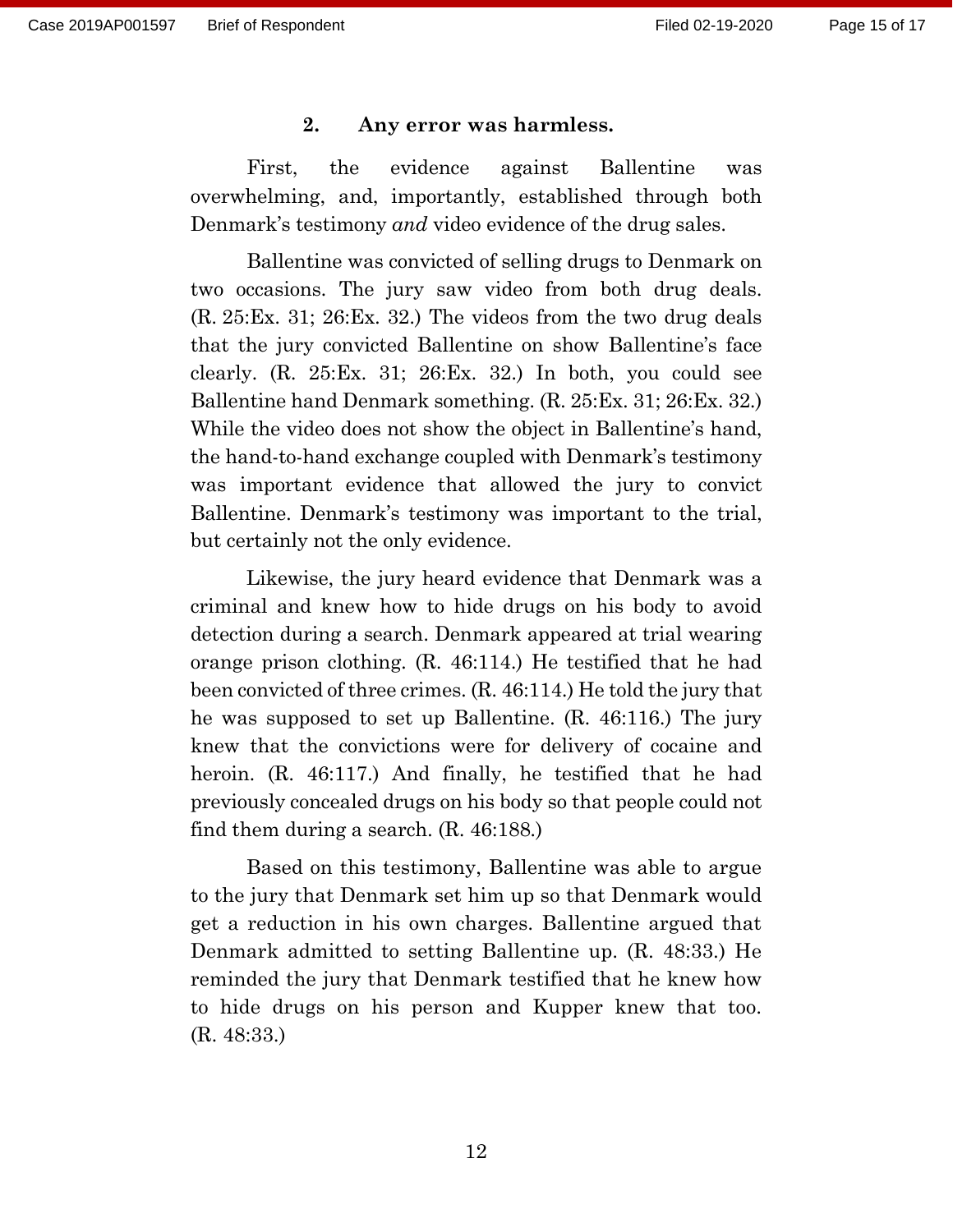Given that other evidence—both testimonial and physical evidence—corroborated Denmark's account, it is clear that the outcome would have been the same had the jury also heard more details about the circumstances surrounding when Denmark previously hid drugs on his body and avoided detection in an unrelated matter.

Therefore, even if the circuit court erred in excluding the evidence, that error was harmless. It is clear that a rational jury would have found Ballentine guilty absent the error. *See Harvey*, 254 Wis. 2d 442, ¶ 49. This Court should affirm.

### **CONCLUSION**

This Court should affirm Ballentine's judgment of conviction.

Dated this 19th day of February 2020.

Respectfully submitted,

JOSHUA L. KAUL Attorney General of Wisconsin

CHRISTINE A. REMINGTON Assistant Attorney General State Bar #1046171

Attorneys for Plaintiff-Respondent

Wisconsin Department of Justice Post Office Box 7857 Madison, Wisconsin 53707-7857 (608) 266-8943 (608) 266-9594 (Fax) remingtonca@doj.state.wi.us